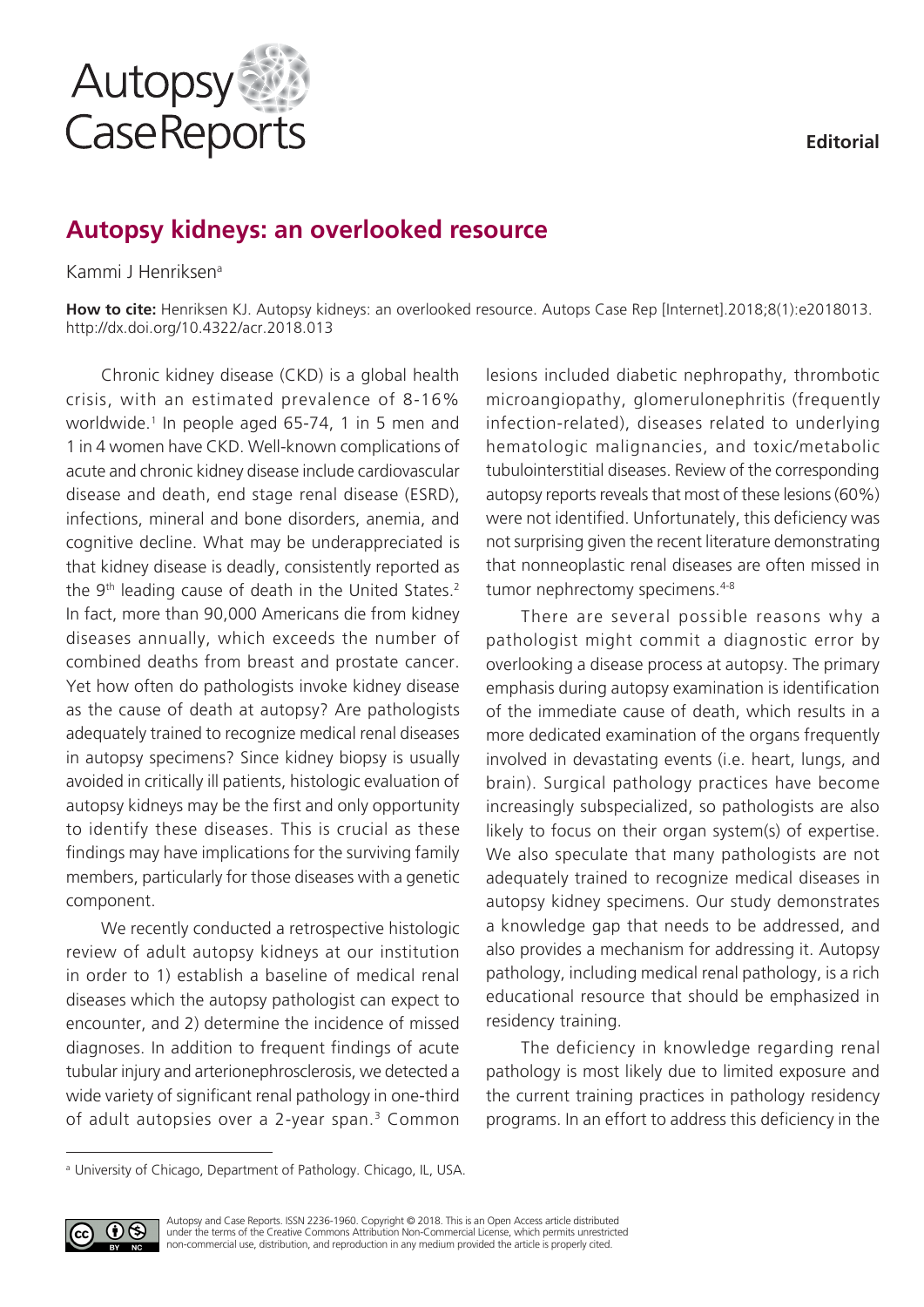US, the Accreditation Council for Graduate Medical Education (ACGME) included the requirement of renal pathology in the anatomic pathology curriculum for pathology residents effective July 1, 2015. One of the challenges in developing a renal pathology curriculum to meet the ACGME requirement is the perceived scarcity of teaching material. Medical renal pathology is a small and highly subspecialized field, requiring integration of clinical and laboratory data with light, immunofluorescence, and electron microscopic techniques. Kidney biopsy services and fellowship-trained nephropathologists are typically centralized in large academic pathology departments. Institutions with smaller pathology programs may struggle to develop a renal pathology curriculum. Our study provides one solution to this problem by establishing autopsy kidney specimens as a rich source of medical renal pathology for diagnostic and teaching purposes. In fact, autopsy kidneys likely provide a more accurate picture of the spectrum and frequency of kidney disease in the general population than for-cause renal biopsies. Based on our own departmental experience, we advocate a dedicated renal pathology rotation early in residency training, followed by reinforcement over subsequent years through one-on-one review of autopsy kidneys and the non-neoplastic parenchyma in tumor nephrectomies with renal pathologists. Autopsy kidneys can easily be incorporated into didactic lectures and unknown slide sessions, particularly in residency programs with fewer medical renal biopsies. Our implementation of this curriculum has met with great success and positive feedback.

There are certain challenges to assessment of the kidneys at autopsy, particularly given the desire to minimize costs, and no standard guidelines have been established for their proper evaluation. Several recent reviews have detailed suggested approaches to autopsy renal pathology including gross examination, tissue allocation, and ancillary studies, in addition to medical record review.9,10 We would emphasize the importance of systematic evaluation of all four compartments of renal parenchyma on the H&E stain, namely the glomeruli, tubules, interstitium, and vessels. In fact, most lesions can be identified or strongly suspected based on H&E staining alone, precluding the time and cost of ancillary studies.

Unfortunately, the value placed on the autopsy has declined over the past few decades due to a

combination of factors including lack of reimbursement, clinical disinterest, advances in premortem diagnostic techniques, and risk of litigation. Autopsy rates dropped precipitously in the US after the Joint Commission on Accreditation discontinued their hospital autopsy mandate in 1971 and Medicare stopped reimbursement in 1986. Many physicians are concerned that current hospital autopsy rates have declined to approximately 10% of hospital deaths, $11,12$ down from a 70% or higher rate in teaching hospitals in the 1960s.13 It has been well-documented that the hospital autopsy provides invaluable epidemiological data and significantly contributes to quality control and improvement of patient care.11,14-16 In the College of American Pathologists Q-Probes Study,17,18 an unexpected disease finding that contributed to a patient's death was identified in 39.7% of 2479 autopsies from 248 institutions. The same study also determined that 93.0% of clinical questions were resolved by the autopsy. In addition to the clinical relevance of the postmortem examination in current medical practice, the hospital autopsy provides a valuable educational tool for both residents and medical students. The autopsy epitomizes problem-based learning and clinicopathologic correlation as well as providing valuable material for learning gross and histologic examination, including medical renal pathology. Encouragingly, both internal medicine and pathology residents at a large academic teaching hospital assign high importance to autopsies in terms of education, answering clinical questions, public health, and research.<sup>19</sup> It is imperative that academic pathologists emphasize the value of the autopsy to our pathologists-in-training.

Our institutional review highlights a knowledge gap that is pertinent to all practicing pathologists, who should be aware that medical renal disease is common in adult autopsy kidney specimens but is often overlooked. The autopsy has long been recognized for providing important contributions in medical education and quality improvement of care, and autopsy kidney specimens are a valuable source of material to supplement training in anatomic pathology. Furthermore, our understanding of the natural history and pathogenesis of kidney disease will improve with accurate recognition and reporting of kidney diseases at autopsy.